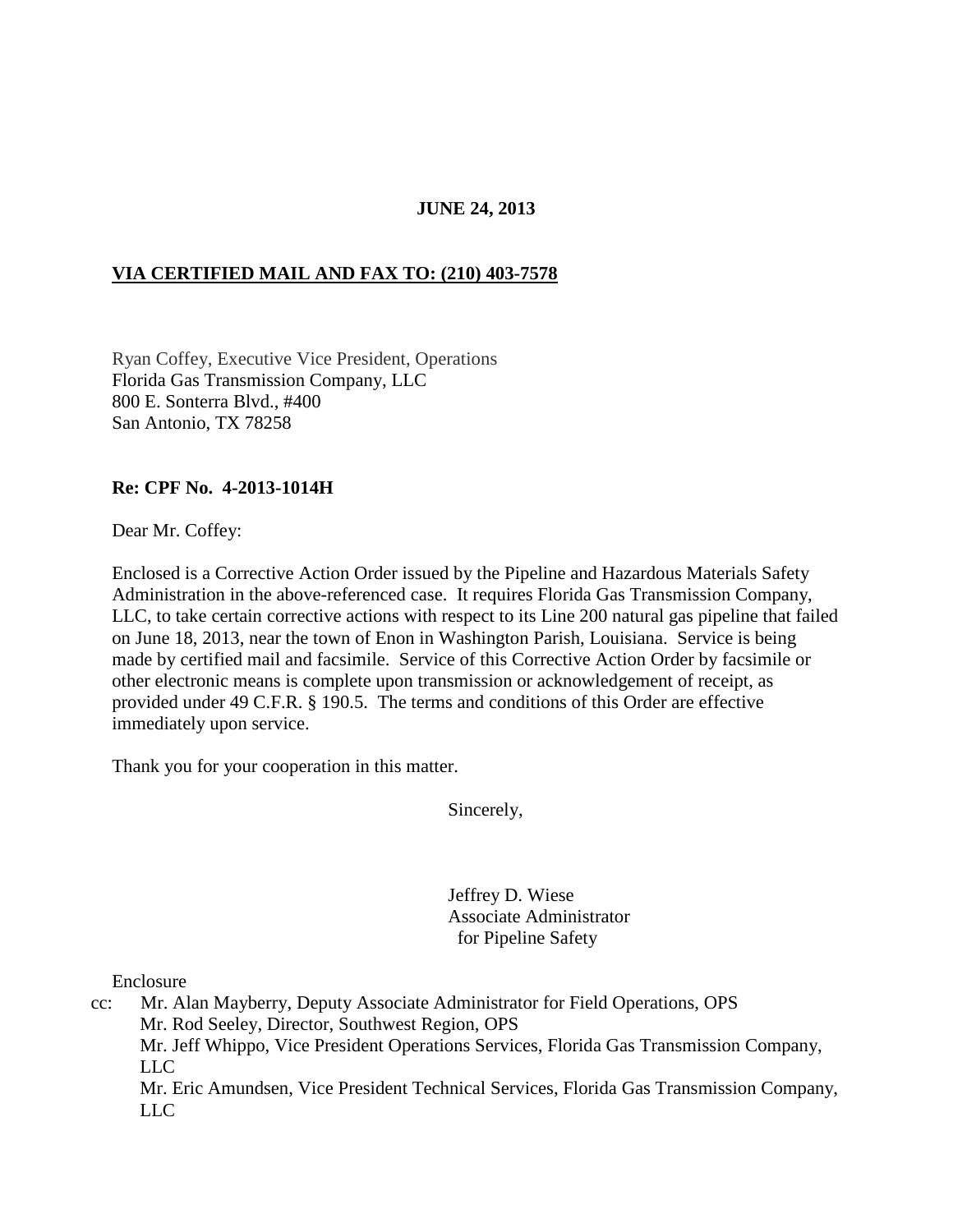### **U.S. DEPARTMENT OF TRANSPORTATION PIPELINE AND HAZARDOUS MATERIALS SAFETY ADMINISTRATION OFFICE OF PIPELINE SAFETY WASHINGTON, D.C. 20590**

 **)** 

**In the Matter of )** 

 **) Florida Gas Transmission Company, LLC, ) CPF No. 4-2013-1014H** 

**\_\_\_\_\_\_\_\_\_\_\_\_\_\_\_\_\_\_\_\_\_\_\_\_\_\_\_\_\_\_\_\_\_\_\_\_\_\_\_\_\_\_** 

 **)** 

**\_\_\_\_\_\_\_\_\_\_\_\_\_\_\_\_\_\_\_\_\_\_\_\_\_\_\_\_\_\_\_\_\_\_\_\_\_\_\_\_\_\_)** 

**Respondent. )** 

# **CORRECTIVE ACTION ORDER**

# **Purpose and Background**

This Corrective Action Order (Order) is being issued, under the authority of 49 U.S.C. § 60112 and 49 C.F.R. § 190.233, to require Florida Gas Transmission Company, LLC (FGT or Respondent), to take the necessary corrective action to protect the public, property, and the environment from potential hazards associated with a recent failure involving FGT's Line 200 natural gas pipeline in Louisiana.

On June 18, 2013, a failure occurred on a 30-inch diameter section of Respondent's Line 200 pipeline near the town of Enon in Washington Parish, Louisiana, resulting in the release of an unknown quantity of natural gas. The cause of the failure has not yet been determined.

Pursuant to 49 U.S.C. § 60117, the Pipeline and Hazardous Materials Safety Administration (PHMSA), Office of Pipeline Safety (OPS), initiated an investigation of the incident. The preliminary findings of the ongoing investigation are set forth below.

# **Preliminary Findings**

• FGT, an affiliate of Panhandle Eastern Pipe Line Company, LP, operates approximately 5,400 miles of interstate pipelines that transport natural gas from south Texas to south Florida.<sup>1</sup> Approximately 674 miles of the pipelines in FGT's system are in the State of Louisiana. FGT's natural gas pipelines in Louisiana include an original 24-inch diameter

 $\overline{a}$ 1 Panhandle Eastern Pipe Line Company, LP, is a subsidiary of Southern Union Company, which is owned by Energy Transfer Partners, LP, through ETP Holdco Corporation. *See*

*http://www.panhandleenergy.com/comp fld.asp; http://www.energytransfer.com/overview sug.aspx* (last accessed June 21, 2013).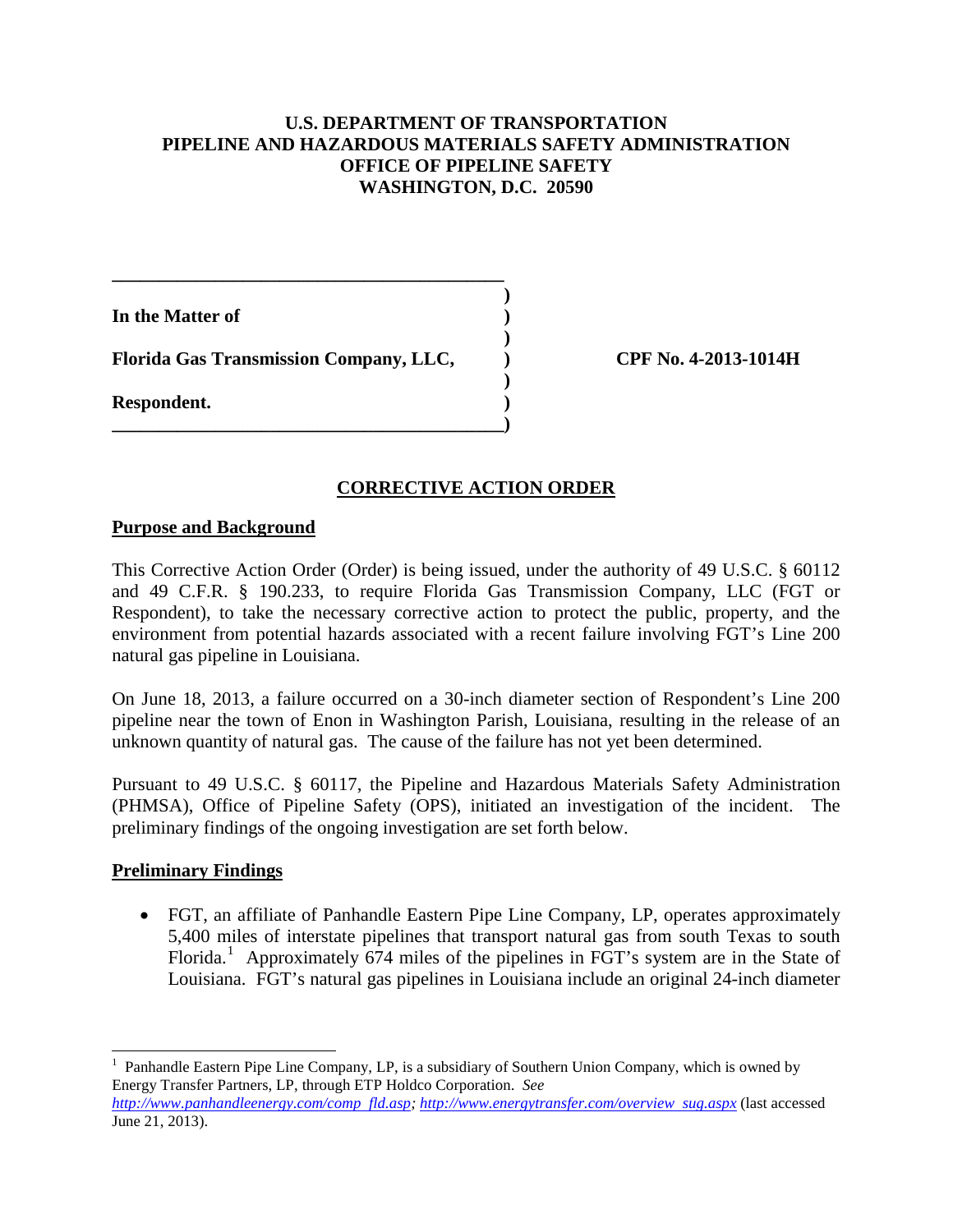mainline, designated as "Line 100," that was constructed in the 1950s and later "looped" with parallel of 26-inch diameter, 30-inch diameter, and 36-inch diameter pipelines.<sup>2</sup>

- The "Line 200" pipeline is a loop line that includes a 26-inch diameter section that starts at the Buller Compressor Station at Mile Post (MP) 440.6 in western Louisiana and runs to the Zachary Compressor Station in Zachary, Louisiana at MP 559.3; and a 30-inch diameter section that starts west of the Zachary Compressor Station at MP 520.1 and runs approximately 548 miles to Brooker, Florida. Portions of the 30-inch diameter section of Line 200 run through populated areas, environmentally sensitive areas, and cross state and local highways.
- The 30-inch diameter section of Line 200 includes two adjacent sections on the upstream and downstream sides of the Franklinton Compressor Station (located at MP 64.8) that are designated as LAMEB-8 and LAMEB-9, respectively.
- The pipeline failed on June 18, 2013, at approximately 6:49 a.m. CST on the 30-inch diameter LAMEB-9 segment near MP 65.3, approximately 0.5 miles east of the Franklinton Compressor Station.
- The force of the rupture ejected a 75-foot-long section of pipe from the ground and the escaping natural gas ignited, causing a fire that burned a nearby forest area and damaged a residential dwelling and power transmission lines in the area. Various federal, state and local agencies, including PHMSA, responded to the scene of the failure. One person was hospitalized and emergency responders evacuated the area and extinguished the fire.
- FGT shut down the pipeline compressors and closed the nearest upstream and downstream main line valves to minimize further release of product. FGT reported the failure to the National Response Center at 7:30 a.m. on June 18, 2013 (NRC Report No. 1050774).
- The 30-inch diameter section of Line 200 was originally constructed in 1966. It consists of Grade X60 pipe manufactured by Kaiser, has a wall thickness of 0.344," has a double submerged arc welded (DSAW) seam, and has Bucote coating.
- The maximum allowable operating pressure (MAOP) of the Line 200 segment on which the failure occurred is 974 psig. At the time of the failure, the actual operating pressure of the pipeline at the failure site was approximately 952 psig.
- Respondent has removed a 125-foot portion of the pipeline, including the failure origin, and is transporting it to a metallurgical lab for failure analysis. The LAMEB-9 portion of Line 200 remains out of service between Main Line Valve (MLV) 9-0 at the Franklinton Compressor Station and MLV 9-1.
- The cause of the failure is still undetermined and the investigation is ongoing. A preliminary visual examination of the failed pipe at the scene indicated the possible presence of external corrosion.

<sup>&</sup>lt;sup>2</sup> The system also includes various laterals.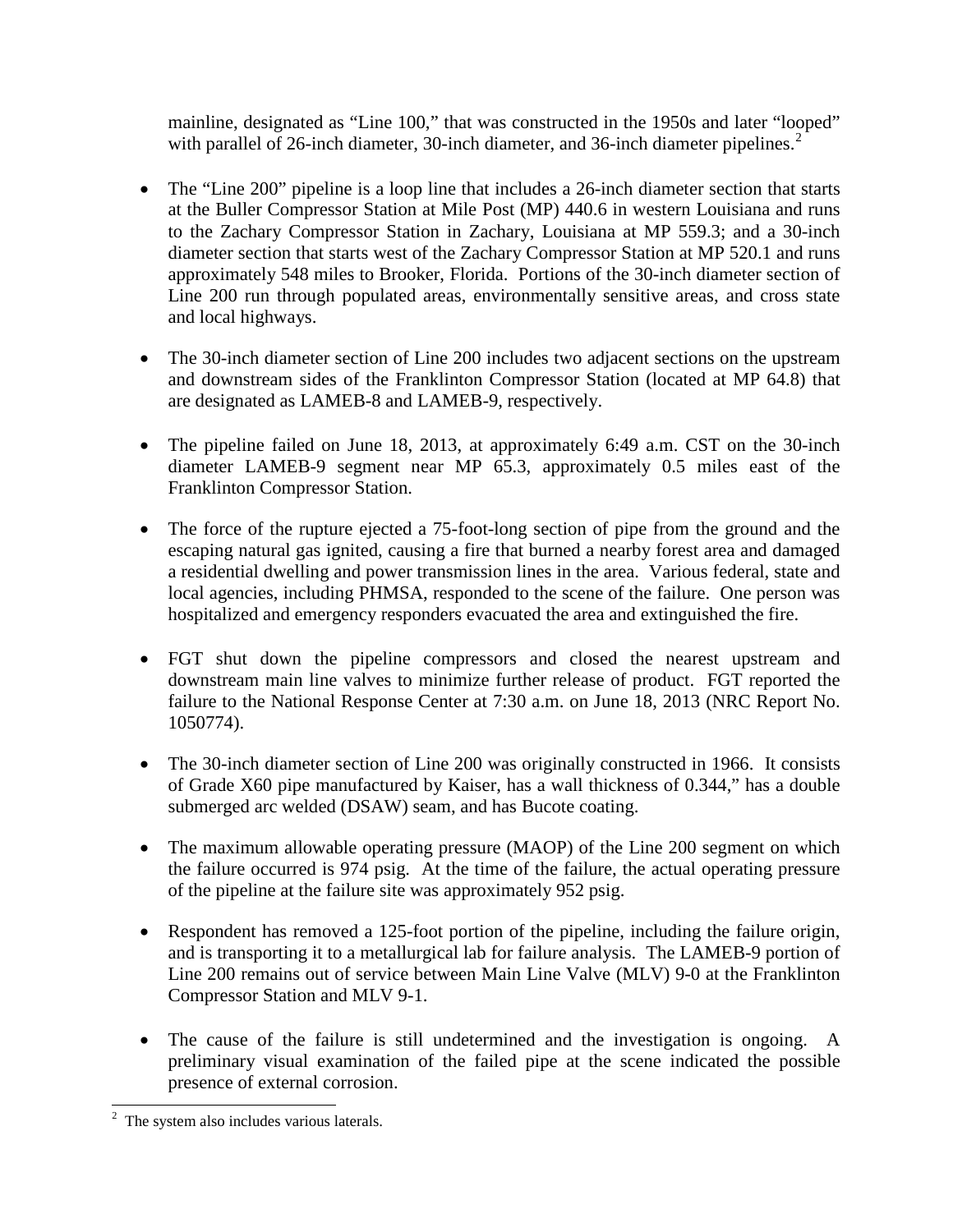• This is the second failure on Line 200 in the past 16 months. On February 13, 2012, a failure at pressures corresponding to similar pipe stress levels occurred on LAMEB-8 between the Zachary Compressor Station and MP 8.1. This failure was determined to have been caused by external corrosion.<sup>3</sup>

### **Determination of Necessity for Corrective Action Order and Right to Hearing**

Section 60112 of Title 49, United States Code, provides for the issuance of a Corrective Action Order, after reasonable notice and the opportunity for a hearing, requiring corrective action, which may include the suspended or restricted use of a pipeline facility, physical inspection, testing, repair, replacement, or other action, as appropriate. The basis for making the determination that a pipeline facility is hazardous, requiring corrective action, is set forth both in the above-referenced statute and 49 C.F.R. § 190.233, a copy of which is enclosed.

Section 60112 and the regulations promulgated thereunder provide for the issuance of a Corrective Action Order without prior opportunity for notice and hearing, upon a finding that failure to issue the Order expeditiously will likely result in serious harm to life, property, or the environment. In such cases, an opportunity for a hearing will be provided as soon as practicable after the issuance of the Order.

After evaluating the foregoing preliminary findings of fact, I find that continued operation of the pipeline without corrective measures would be hazardous to life, property, and the environment. Additionally, having considered the unknown cause of the failure; the location of the failure; the proximity of the pipeline to populated areas, highways, and environmentally sensitive areas; and the nature of the product being transported; and the prior failure on the pipeline, I find that a failure to issue this Order expeditiously to require immediate corrective action would result in the likelihood of serious harm to life, property, or the environment.

Accordingly, this Corrective Action Order mandating immediate corrective action is issued without prior notice and opportunity for a hearing. The terms and conditions of this Order are effective upon receipt.

Within 10 days of receipt of this Order, Respondent may request a hearing, to be held as soon as practicable, by notifying the Associate Administrator for Pipeline Safety in writing, with a copy to the Director, Southwest Region, PHMSA (Director). If a hearing is requested, it will be held telephonically or in-person in Houston, Texas or Washington, D.C.

After receiving and analyzing additional data in the course of this investigation, PHMSA may identify other corrective measures that need to be taken. In that event, Respondent will be notified of any additional measures required and amendment of this Order will be considered. To the extent consistent with safety, Respondent will be afforded notice and an opportunity for a hearing prior to the imposition of any additional corrective measures.

<sup>&</sup>lt;sup>3</sup> The LAMEB-8 pipe that failed in 2012 was also constructed in 1966, consisted of 30-inch diameter, Grade X60 pipe manufactured by Kaiser, had a wall thickness of 0.344," and had a double submerged arc welded (DSAW) seam. On February 24, 2012, PHMSA issued a Notice of Proposed Safety Order [CPF No. 4-2012-1001S] in connection with this failure and resulted in a pressure reduction and other required remedial actions.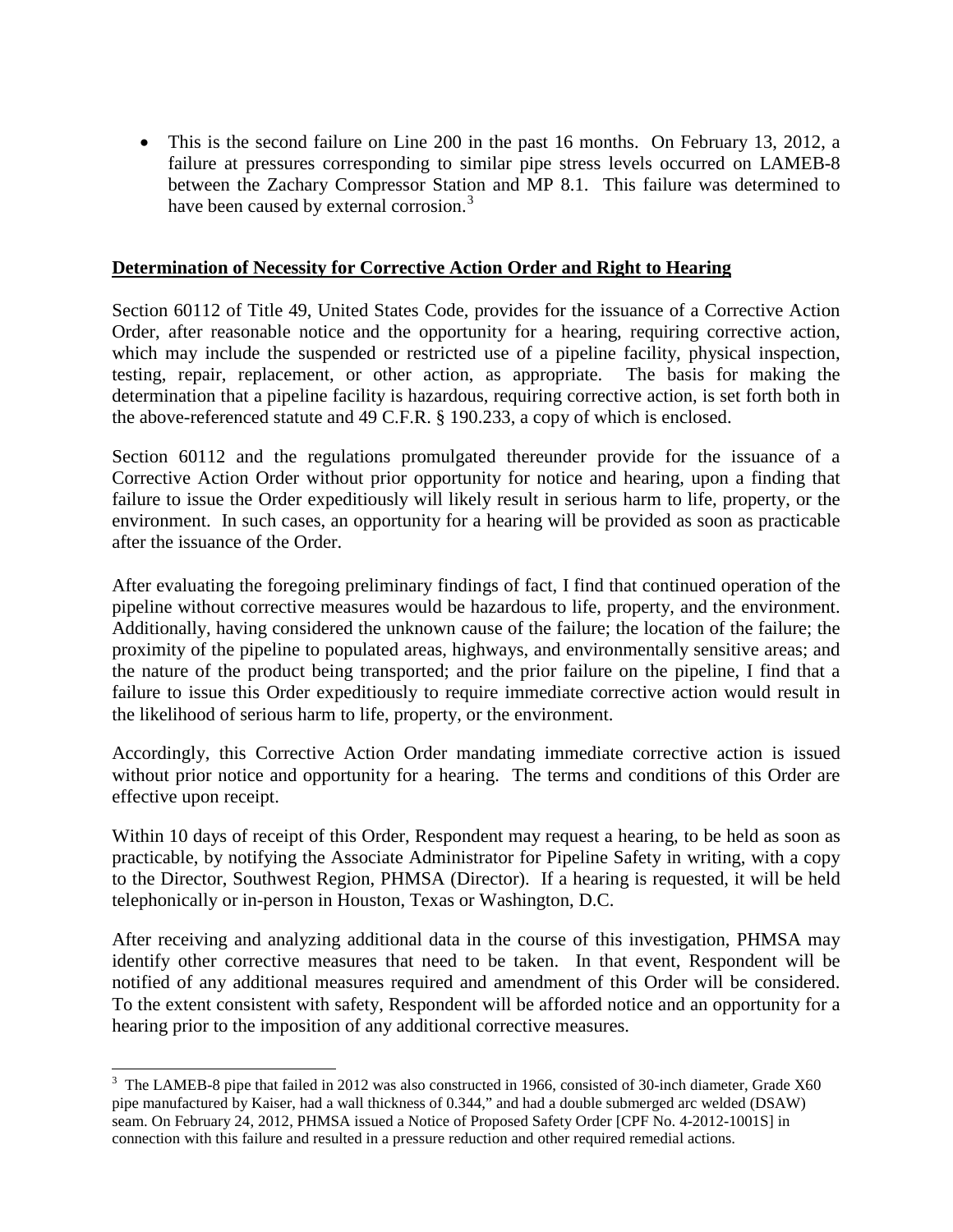# **Required Corrective Actions**

Pursuant to 49 U.S.C. § 60112, I hereby order Florida Gas Transmission Company, LLC, to immediately take the following corrective actions with respect to the 30-inch section of Line 200:

- 1. *Metallurgical Testing.* Complete metallurgical testing and analysis of the failed pipe as follows:
	- A. Document the chain-of-custody when handling and transporting the failed pipe section and other evidence from the failure site;
	- B. Within 10 days of receipt of this Order, submit to the Director a proposed selection of the testing laboratory and proposed metallurgical testing protocol if different from PHMSA's testing protocol for prior approval.
	- C. Prior to commencing the mechanical and metallurgical testing, provide the Director with the scheduled date, time, and location of the testing to allow a PHMSA representative to witness the testing; and
	- D. Ensure that the testing laboratory distributes all resulting reports in their entirety (including all media), whether draft or final, to the Director at the same time as they are made available to Respondent.
- 2. *Root Cause Failure Analysis.* Amend the Root Cause Failure Analysis (RCFA) of the 2012 in-service failure of the LAMEB-8 line to incorporate the June 18, 2013 LAMEB-9 failure, and expand its scope to include the contributing factors as identified in the metallurgical analysis for both failures. The RCFA must ensure that the management practices applied to the oversight of FGT's corrosion and integrity programs are included in the scope of the failure analysis and proposed remedial actions. The RCFA must document all contributory factors and the basis for recommended actions. Submit a final report of the RCFA results to the Director, including any lessons learned and whether the findings are applicable to other locations on Line 200.
- 3. *Restart Plan.* Develop and submit a written re-start plan for prior approval of the Director, Southwest Region. The restart plan must provide for the completion of all necessary repairs at the failure site, provide for adequate patrolling of the pipeline during the restart process, and specify a daylight restart and provide for advance communications with local emergency response officials. Obtain written approval from the Director prior to resuming operation.
- 4. *Pressure Restricted Segment.* After receiving approval from the Director to restart the pipeline, the pressure in the LAMEB-9 segment running from the Franklinton Compressor Station at MP 64.8 to the Wiggins Compressor Station at MP 128.8 (Pressure Restricted Segment) is not to exceed 80% of the actual operating pressure in effect immediately prior to the failure, or 762 psig. Further, FGT must ensure that the reduced operating pressures in the Pressure Restricted Segment will not exceed 65% of specified minimum yield strength (SMYS) for this segment. This pressure restriction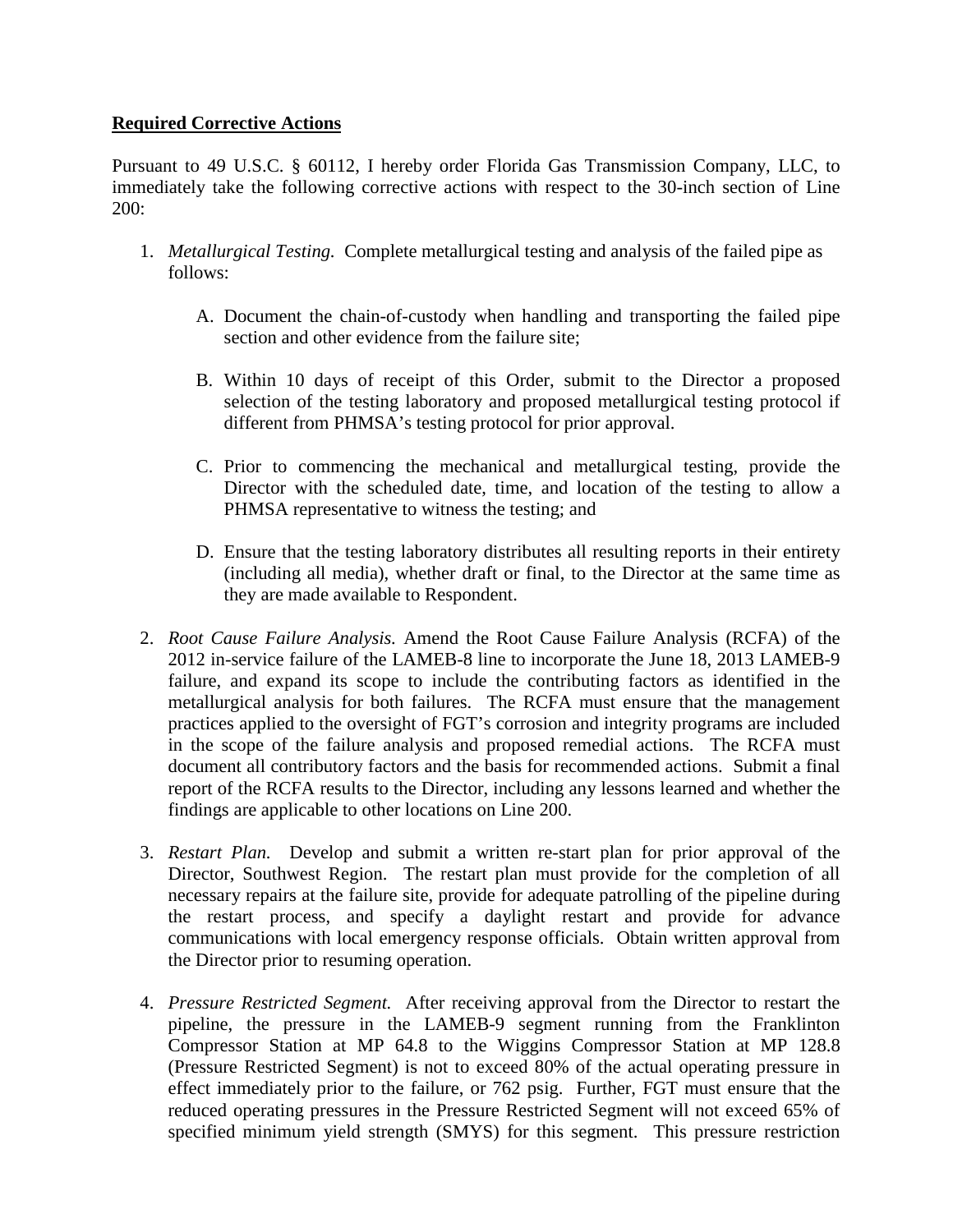requires that any relevant pressure control equipment, including remote or local alarm limits, software programming set-points or control points, and mechanical over-pressure protection devices, be adjusted accordingly. If the results of any action undertaken pursuant to the Order necessitate a reduction in the operating pressure permitted by the Order, FGT must further reduce the operating pressure accordingly and notify the Director. This pressure restriction will remain in effect on the Pressure Restricted Segment until written approval to increase the pressure or return the segment to its prefailure operating pressure is obtained from the Director.

- 5. *Removal of Pressure Restriction.* The Director may allow the removal or modification of the pressure restriction set forth above upon a written request from Respondent demonstrating that restoring the Pressure Restricted Segment to its pre-failure operating pressure is justified, based on a reliable engineering analysis showing that the pressure increase is safe, considering all known defects, anomalies and operating parameters of the pipe in this segment.
- 6. *Remedial Work Plan.* Within 90 days after completing the metallurgical testing and RCFA, submit a remedial work plan ("Work Plan") to the Director for approval. The Work Plan must provide for the verification of the integrity of the 30-inch section of Line 200 and must address all factors known or suspected in the failure, including but not limited to the following:
	- A. A written plan for: (1) the identification and remediation of areas of failed coating through methods capable of finding failed coating; and (2) the re-evaluation of FGT's integrity management process for determining corrosion growth rates and determining appropriate inspection and integrity assessment intervals in areas where failed coating may exist, to ensure that assessments and repairs are completed prior to external corrosion failures.
	- B. The integration of the results of the failure analyses and other actions required by this Order with all relevant operating data for the 30-inch section of Line 200, including all historical repair information, construction, operating, maintenance, testing, metallurgical analysis or other third-party consultation information, and assessment data;
	- C. The performance of additional field testing, inspections, and evaluations, to determine whether and to what extent the conditions associated with the failure or any other integrity-threatening conditions are present elsewhere on the pipeline. The results of the inspections, field excavations, and evaluations must be made available to PHMSA or its representative;
	- D. The performance of repairs or other corrective measures that fully remediate the identified risk conditions associated with the pipeline failure and any other integrity-threatening condition identified under this Order. Based on the known history and condition of the pipeline, the plans for repairs must include continuing long-term periodic testing and integrity verification measures to ensure the ongoing safe operation of the pipeline, considering the results of the analyses, inspections, and corrective measures undertaken pursuant to the Order;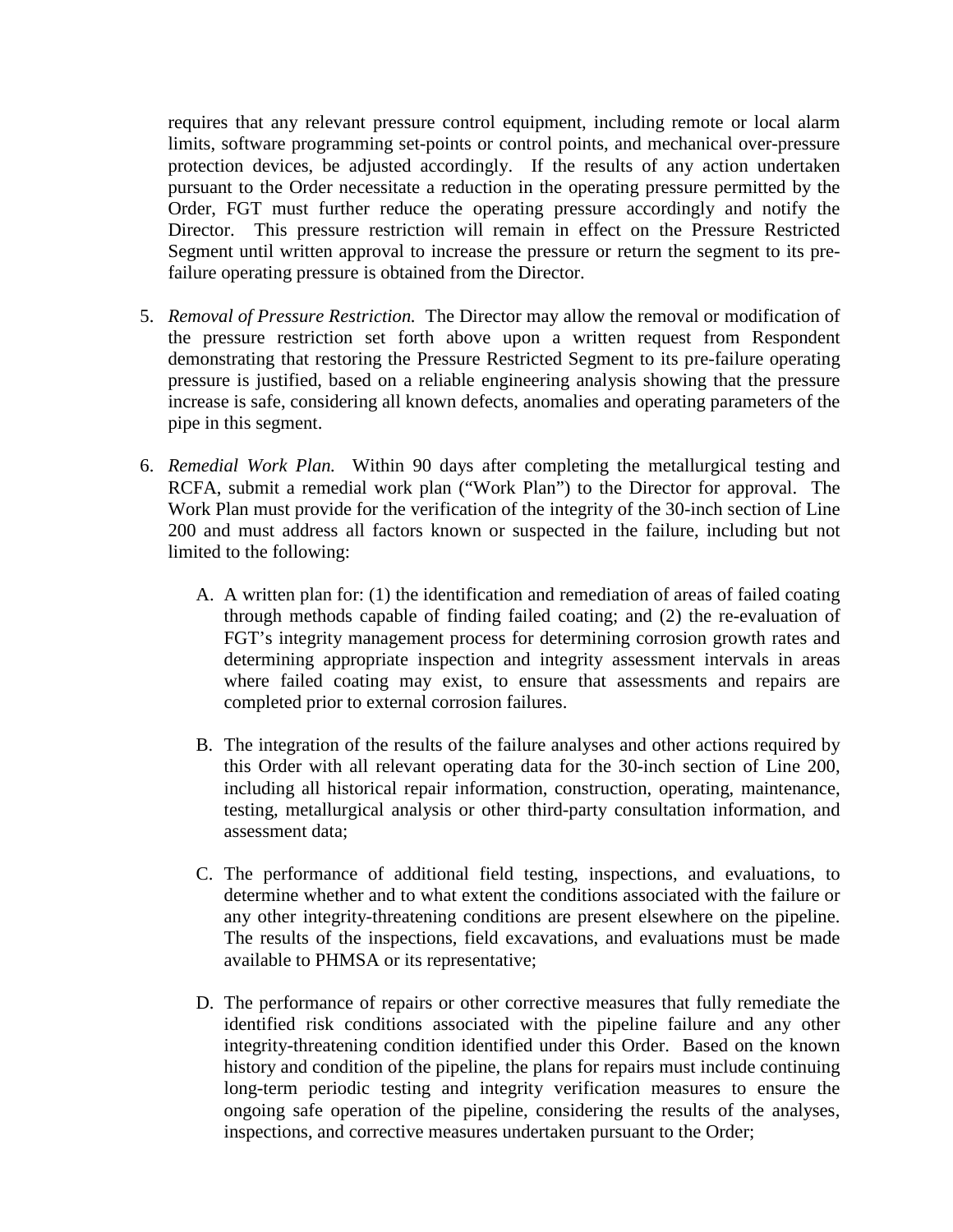- E. A proposed schedule for completion of Items A−D.
- 7. *Incorporation and Revisions.* The Work Plan will be incorporated by reference into this Order. Respondent must revise the Work Plan as necessary to incorporate the results of actions undertaken pursuant to this Order and whenever necessary to incorporate new information obtained during the failure investigation and remedial activities. Submit any such plan revisions to the Director for prior approval. The Director may approve plan elements incrementally.
- 8. *Implementation*. Implement the Work Plan as approved by the Director, including any revisions to the plan.
- 9. *Reporting.* Submit quarterly reports to the Director that: (1) include all available data and results of the testing and evaluations conducted pursuant to this Order; and (2) describe the progress of the repairs or other remedial actions being undertaken. The first quarterly report is due on September 15, 2013. The Director may change the interval for the submission of these reports.
- 10. *Documentation of the Costs.* It is requested but not required that Respondent maintain documentation of the costs associated with implementation of this Corrective Action Order. Include in each monthly report submitted, the to-date total costs associated with: (1) preparation and revision of procedures, studies and analyses; (2) physical changes to pipeline facilities, including repairs, replacements and other modifications; and (3) environmental remediation, if applicable.
- 11. *Approvals.* With respect to each submission that under this Order requires the approval of the Director, the Director may: (a) approve, in whole or part, the submission; (b) approve the submission on specified conditions; (c) modify the submission to cure any deficiencies; (d) disapprove in whole or in part, the submission, directing that Respondent modify the submission, or (e) any combination of the above. In the event of approval, approval upon conditions, or modification by the Director, Respondent shall proceed to take all action required by the submission as approved or modified by the Director. If the Director disapproves all or any portion of the submission, Respondent must correct all deficiencies within the time specified by the Director, and resubmit it for approval.
- 12. *Extensions of Time.* The Director may grant an extension of time for compliance with any of the terms of this Order upon a written request timely submitted demonstrating good cause for an extension.

The actions required by this Corrective Action Order are in addition to and do not waive any requirements that apply to Respondent's pipeline system under 49 C.F.R. Part 192, under any other order issued to Respondent under authority of 49 U.S.C. § 60101 et seq., or under any other provision of Federal or State law.

Respondent may appeal any decision of the Director to the Associate Administrator for Pipeline Safety. Decisions of the Associate Administrator shall be final.